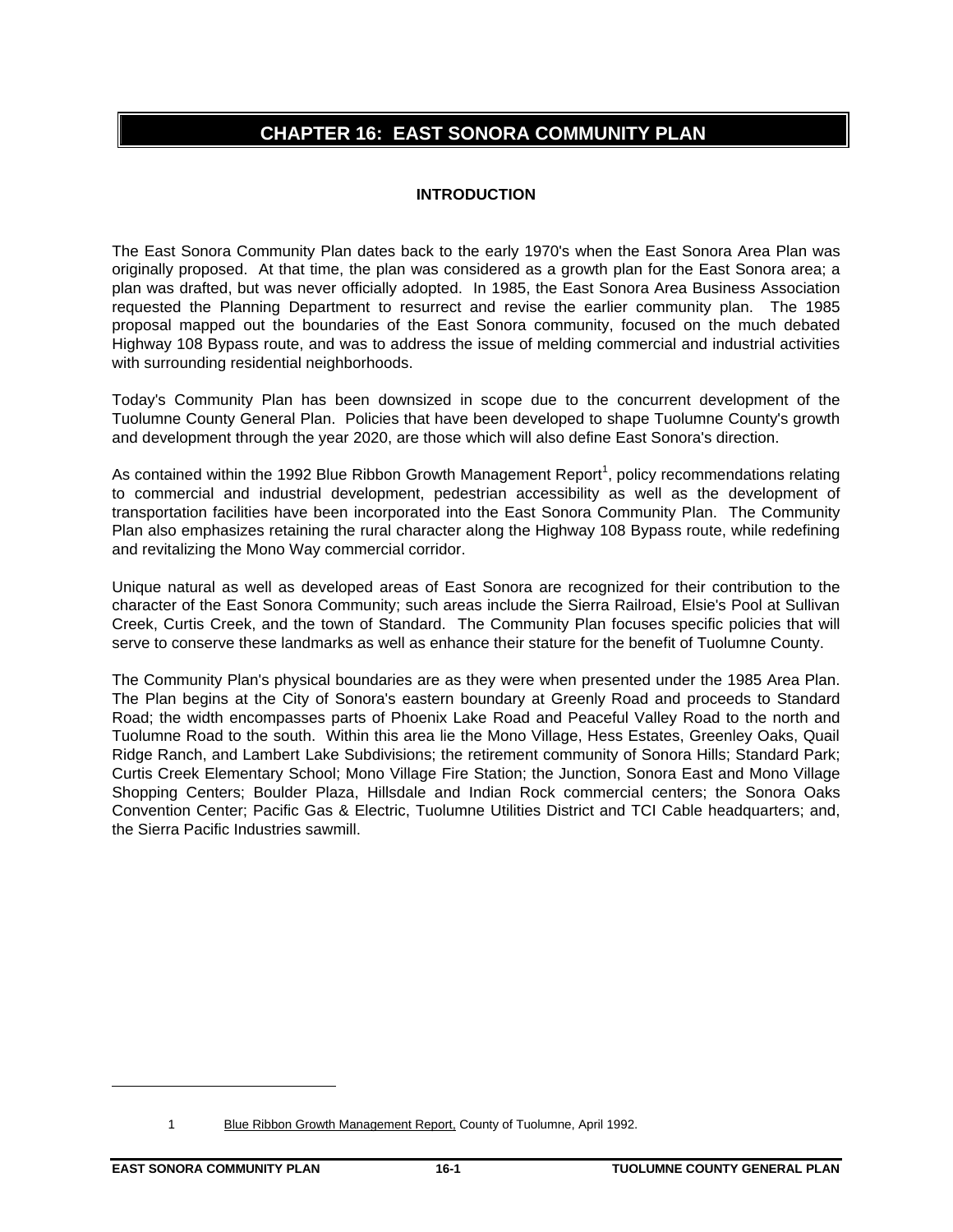# **EAST SONORA COMMUNITY PLAN BOUNDARY DIAGRAM**

[Resolutions 188-98; 25-99; 138-00; 77-01]

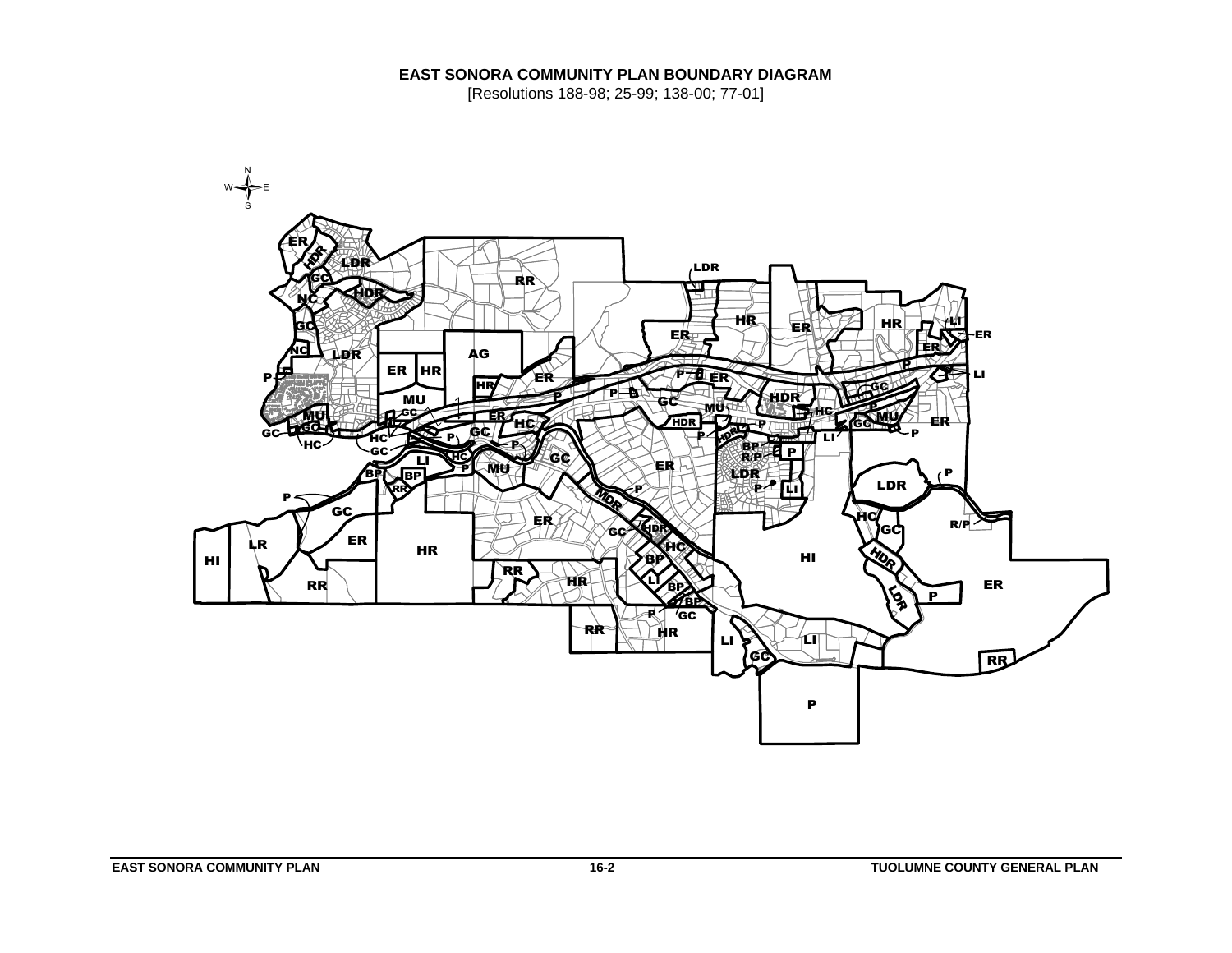## **SPECIAL PLANNING ISSUES**

## OVERVIEW OF THE EAST SONORA COMMUNITY

Given the availability of urban services as well as the locational relationship to Tuolumne County's main transportation route, the development of East Sonora has lead to the intermingling of residential areas with neighboring commercial and industrial uses. Haphazard development perhaps, but nevertheless, East Sonora has always been defined as an integral part of and a focal point for Tuolumne County's economy.

East Sonora is a crossroads where residents of Tuolumne County can shop, recreate, work, and even recycle. It has become a place to meet, to come together; a resting place and a half way point for visitors heading to the high country. Almost year round, recreational travelers use this route for access to Pinecrest Lake, Beardsley Reservoir, Dodge Ridge, vacation cabins, and camping facilities of the Stanislaus National Forest. As such, East Sonora needs to be an area easily moved through, in and around.

Unlike the communities of Jamestown and Columbia, East Sonora is the metropolitan hub of Tuolumne County. It's focus is not based on the preservation of historical quality or setting, but on progress, on meeting the future head on without reservation. No other community within Tuolumne County has the diversity, infrastructure and, subsequently, the demand as does East Sonora. The vision behind the East Sonora Community Plan is that of flexibility and adaptability to insure that this community remains viable and strong in its role as the economic base of Tuolumne County.

## CALTRANS BYPASS

On July 20, 1960, a proposed alignment for Route 108 through East Sonora was adopted as a freeway by the California Highway Commission. By the mid-1960's, a freeway agreement between Tuolumne County and the Division of Highways was signed and plans for an approximately 5 mile long, four-lane freeway that would adjoin the existing highway 108 route at Sanguinetti Road with the existing four lane expressway, west of Soulsbyville Road. Escalating costs and higher priority projects precluded the funding and construction of the project; in the interim, development took off in the East Sonora area. By 1983, bypass plans were resurrected, however due to extensive development, a new route was needed in order to avoid the development that had occurred in the Standard Road area. In March of 1993, a new adopted alignment was brought out for public review. At the time of this writing it appears that the alignment has been finaled with details of the interchange connections still to be worked out, acquisitions are underway and construction is slated to begin in 1998.

The trade off in keeping the commercialization of the Bypass corridor to a minimum is to concentrate the commercial and industrial activities within the Mono Way/Tuolumne Road corridors while establishing development guidelines for properties adjoining the Bypass corridor.

### Sierra Railroad

In 1897, the Sierra Railroad was established as the County's first railroad. To this day, the Sierra Railroad is a key transportation link for the lumber industry, as well as for Tuolumne County's film and tourist industries.

In East Sonora, railroad rights-of-way for future public benefit can be preserved in the form of equestrian/pedestrian/non-motorized corridors. Setbacks and landscaping should be required along the operation all portion of the Sierra Railroad in order to protect the viewshed of tourists riding the steam trains.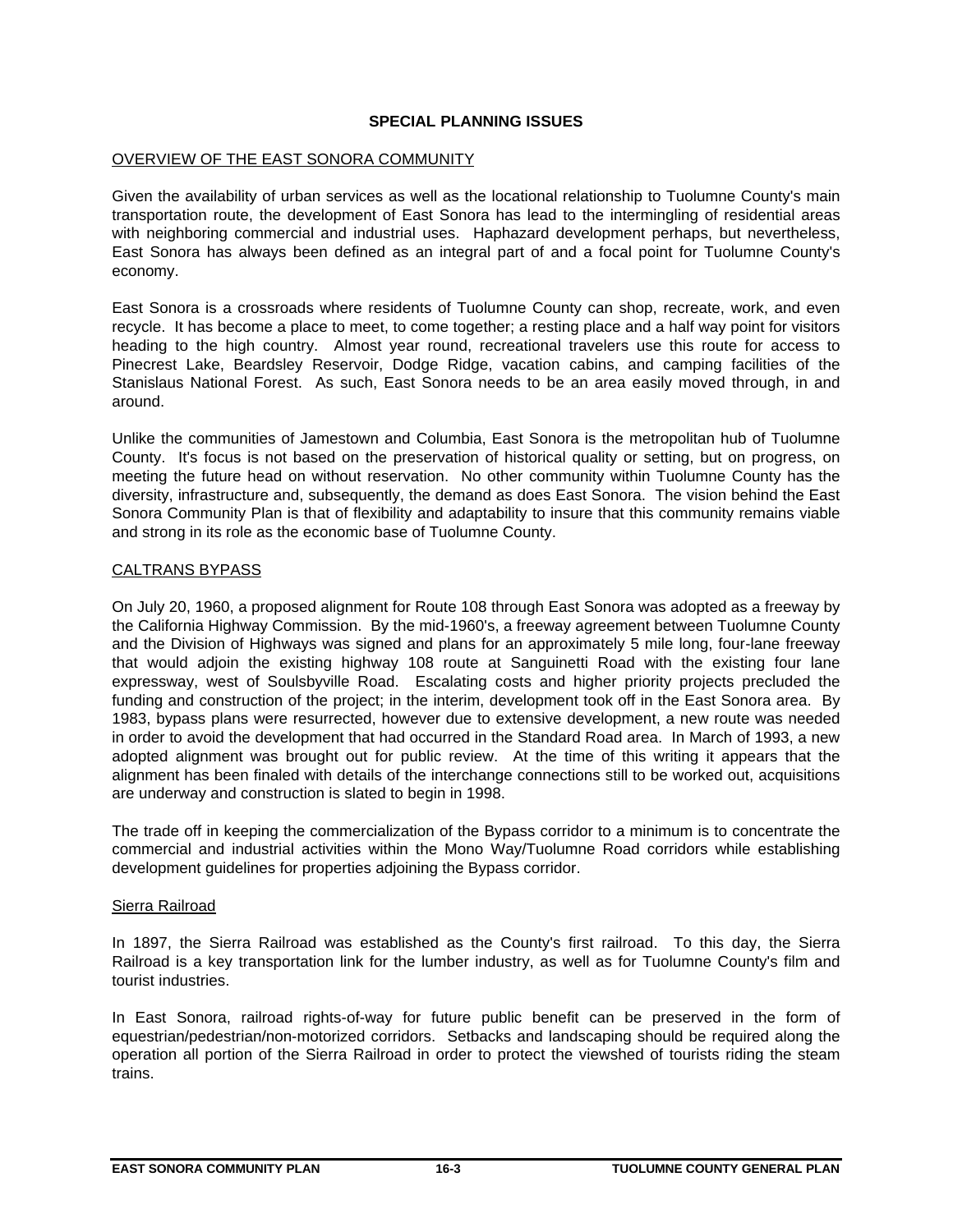## New Standard

In 1910, the Standard Lumber Company began the establishment of the town of Standard which developed as a company town housing the lumber mill's employees and families. In 1919, Pickering Lumber bought the company and town and continued to operate it until 1964, when Fibreboard Corporation came into ownership. Between 1966 and 1972, the population of Standard declined by half, many of the homes were sold and moved to the south of Tuolumne Road. Today, only seven of the original structures remain.

Plans are underway for the redevelopment and revitalization of the town of Standard. The East Sonora Community Plan recognizes the prospects for this new community and encourages innovative development to obtain a range of residential densities, commercial enterprises, recreational opportunities and "old town" charm.

## Sonora, Curtis and Sullivan Creeks

Sonora, Curtis and Sullivan Creeks are considered to be major contributors to the Don Pedro Reservoir and as such, are key components to municipal and domestic water supplies, agriculture, recreation, freshwater and wildlife habitats. Recognition of these perennial streams and the role they play in our everyday lives brings about the need to provide for their future viability. The East Sonora Community Plan outlines policies which not only serve to protect these creeks, but also bring to light their recreational potential.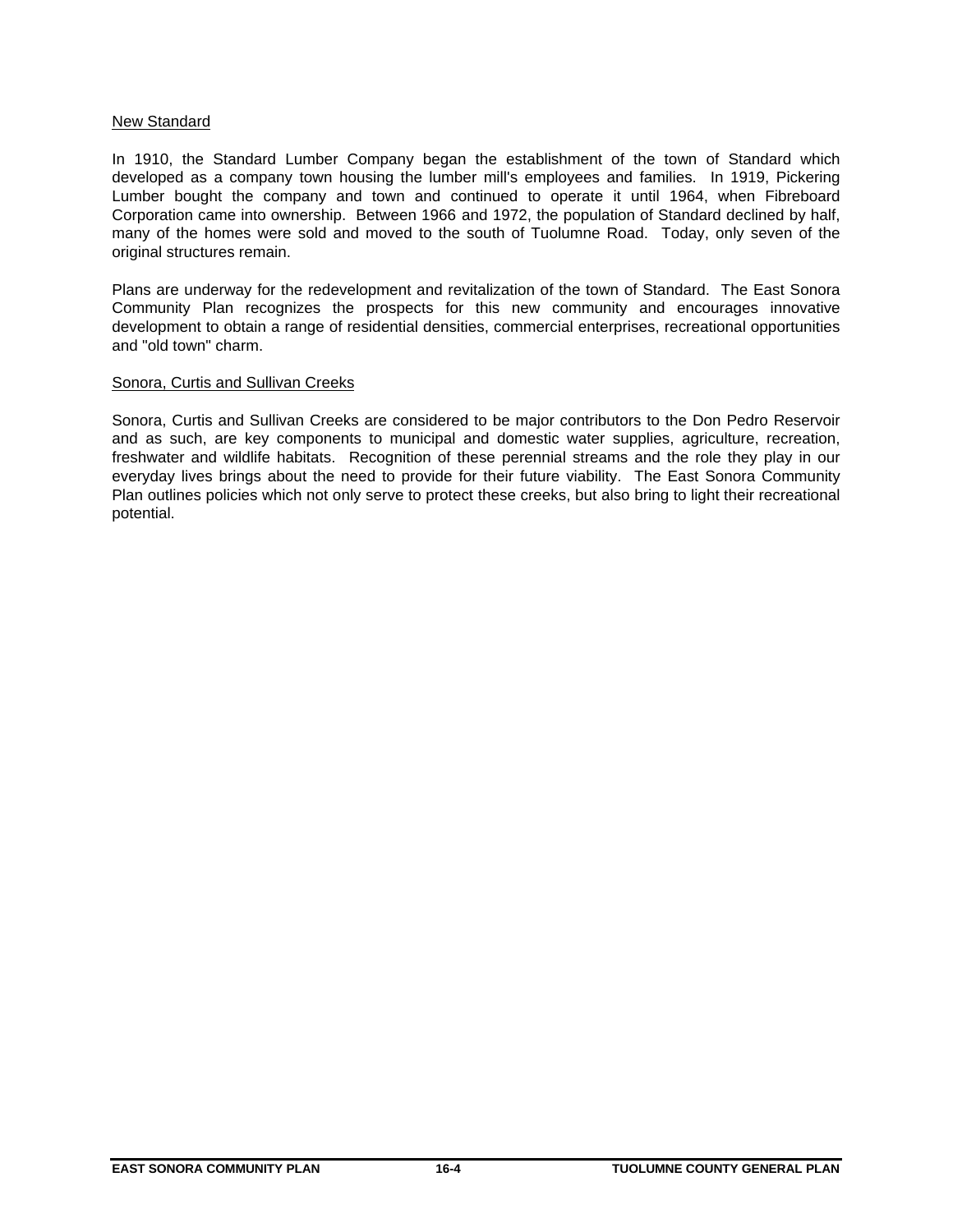## **EAST SONORA PLANNING LANDMARKS**

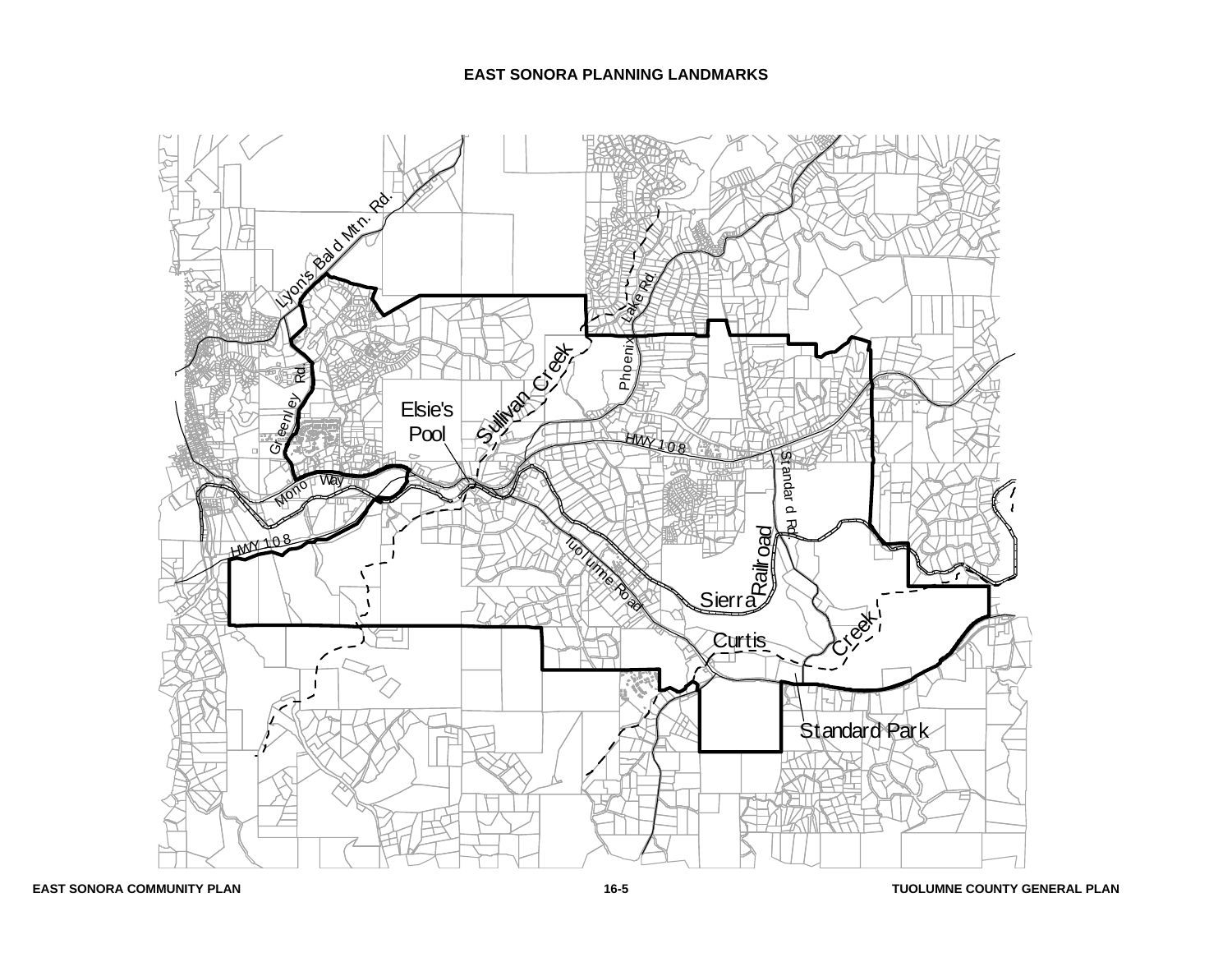## **What is the East Sonora Community Plan?**

The East Sonora Community Plan is a part of the Tuolumne County General Plan. The East Sonora Community Plan allows for greater local input into the planning, growth and development of the community of East Sonora. This plan has been formulated to be consistent with the Tuolumne County General Plan but contains certain polices and implementation programs to meet specific needs of the East Sonora Community. The East Sonora Community Plan works as to complement the General Plan and, as such, the policies and implementation programs contained herein are to be implemented in addition to those contained in all of the elements of the General Plan. The long-range growth and development policies were framed to guide the East Sonora Community through orderly growth over the next 25 years. The Plan serves as a guide for the Community of East Sonora; it is the community itself, working together, that will determine the direction the Plan will take.

# **Planning Advisory Group**

Each community has its own unique assets, characteristics, identity and goals; as such, each community is in a strong position to assist the County in assessing the extent of the community's particular need to apply County policies regarding the preservation of small town atmosphere and surrounding open space in the community's pursuit of its long-term goals.

The Blue Ribbon Growth Management report found that the County should encourage and establish citizen education and participation in locally based planning groups with the goal of delegating much of the development regulatory approval process to the local bodies. As outlined within the Policies of the East Sonora Community Plan, the formation of a Planning Advisory Group is considered. If adopted, the advisory group should be the lead in formulating and modifying the Goals and Policies of the Community Plan through their recommendations to the Planning Commission.

# **Updating and Amending the Community Plan**

Due to increases in growth rates, increases in demands for services and changes in planning philosophy, there will always be a need to update and amend the East Sonora Community Plan.

Amendments to the Community Plan may include changes to the diagrams as well as to the textual content. These amendments must be reviewed by the Tuolumne County Planning Commission and approved by the Tuolumne County Board of Supervisors.

On a periodic basis the East Sonora Planning Advisory Group, with assistance of the Planning Department, will conduct a review of the Community Plan during a public hearing to assess the needs of the community and determine if amendments to the Community Plan should be initiated to direct the growth of East Sonora in order to meet those needs.

# **Implementation of the Community Plan**

Implementation of the East Sonora Community Plan shall be in accordance with the programs described herein and with County ordinances and resolutions establishing standards for growth and development. New County regulations adopted after the effective date of the East Sonora Community Plan, which are more restrictive than said plan, shall be incorporated herein without formal amendment to this Community Plan. The implementation of the County's General Plan will well serve the East Sonora Community into the 25 year planning horizon.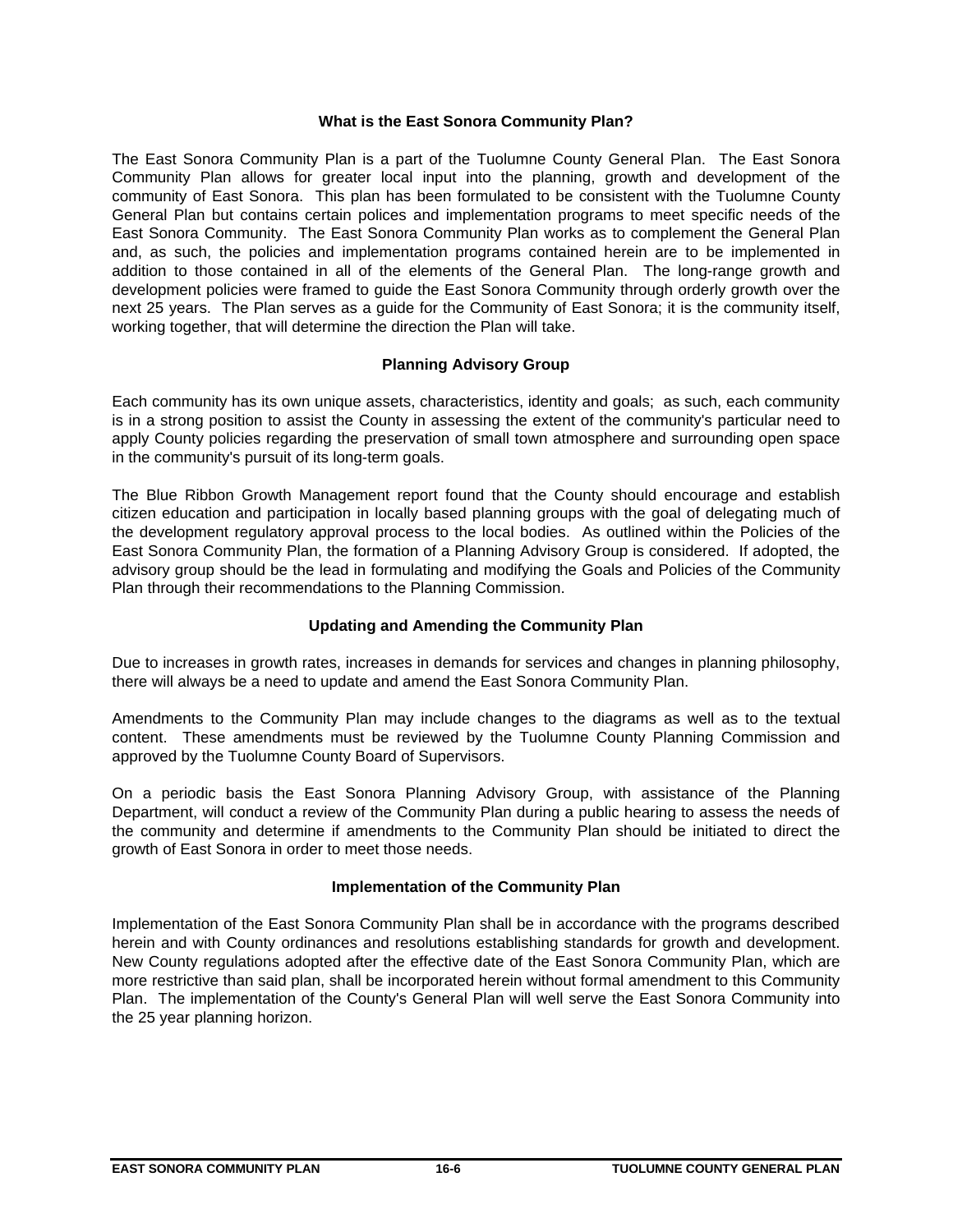## **GOALS, POLICIES AND IMPLEMENTATION PROGRAMS**

**GOAL 16.A Create a bypass route along the proposed Highway 108 corridor that will maintain the rural setting while allowing for the sensitive integration of community identification signage and residential development.**

## **Policies**

- 16.A.1 Consider the establishment of development guidelines for properties along the Highway 108 corridor that will preserve the rural character of the Bypass route.
- 16.A.2 Conserve the natural scenic quality of hillsides and vistas within the Highway 108 Bypass corridor.
- 16.A.3 Encourage the creation of community information signs along the Bypass.
- 16.A.4 Promote the establishment of Park and Ride facilities in conjunction with the Bypass development.
- 16.A.5 Consider the use of design modifications with regards to road design so as to retain the rural character of outlying residential development.
- 16.A.6 Maintain rural and natural qualities of the outlying East Sonora Community through the use of native tree species for landscaping and preservation of blocks of native vegetation, with emphasis along main circulation corridors.

### **Implementation Programs**

16.A.a Setbacks and Screening

Establish setbacks of 100 feet from the Bypass right-of-way line for any newly constructed building. Encourage the screening of materials and equipment within the established setback through the use of landscaping and architectural elements so as not to be of an intrusive nature with the viewshed along the bypass.

16.A.b Hillside Conservation

Encourage hillside development to be designed and located to be compatible with, rather than imposed on, the landscape and environment by minimizing the amount of grading and topographical alteration it necessitates. Formulate guidelines which provide recommendations for integrating new construction with hillsides and hilltops. These recommendations will be made available to assist in the designing of new land development projects which are proposed on hillsides or on ridgetops. The guidelines should address fire-safe construction techniques, vegetation retention, retaining wall enhancement, alternative road construction techniques to reduce cuts and fills, reduced standards for bicycle and pedestrian facilities, and illustrate techniques for blending new construction with the surrounding hillsides and hilltops

16.A.c Signage

Encourage the development of a community sign plan along the Bypass route at on- and off-ramps. Signs should be uniform in design and promote East Sonora Community businesses. Other signage should be limited to Caltrans informational signs so as not to detract from the community signs.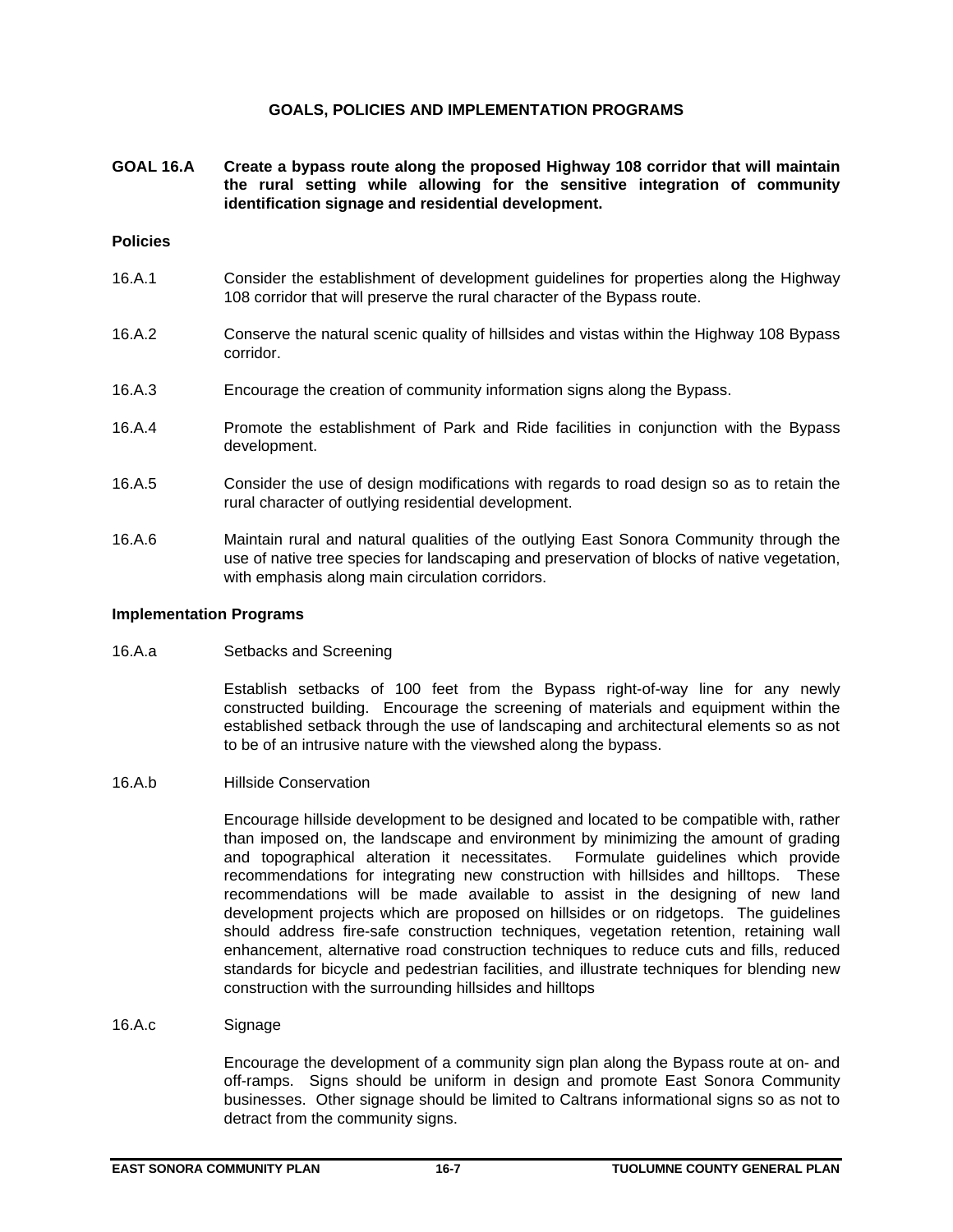### 16.A.d Park and Ride

Investigate the development of "Park and Ride" facilities at the entrance points to the bypass route.

#### 16.A.e State and Federal Funding

Pursue State and Federal funding, such as Intermodel Surface Transportation Enhancement Activities (ISTEA), for use in habitat restoration, park and ride facilities, and guard rail replacements along the bypass route.

#### 16.A.f Design Modifications

Develop road design modifications which will work with the natural topography and native vegetation patterns so as to retain the rural character of residential areas along the Bypass corridor.

#### 16.A.g Rural Setting

Develop plans for the preservation of native tree species and blocks of native vegetation to maintain the rural atmosphere along the Bypass route; where appropriate, direct and design off-site habitat mitigation along the Bypass route.

### **GOAL 16.B Redefine and revitalize the commercial and industrial areas of East Sonora.**

#### **Policies**

- 16.B.1 Consider the establishment of design standards for commercial and industrial developments.
- 16.B.2 Support mixed use development within the East Sonora Community Plan boundaries to promote infilling by providing for flexibility and innovation in such development.
- 16.B.3 Discourage the spread of strip commercial development along Highway 108 and Tuolumne Road, east of Standard Road.
- 16.B.4 Promote the development of a new industrial and regional business park along Tuolumne Road.
- 16.B.5 Encourage the development of a community wide campaign focusing on the aesthetics of East Sonora.
- 16.B.6 Consider the establishment of an East Sonora Sign Ordinance that provides greater flexibility and more opportunities to increase visibility of East Sonora businesses.
- 16.B.7 Encourage new commercial development to be located along Mono Way and Tuolumne Road by utilizing existing structures and constructing on vacant parcels to infill between existing development.
- 16.B.8 Encourage the consolidation of ingress/egress through shared driveways with regards to new development in order to minimize encroachments on State and County roads.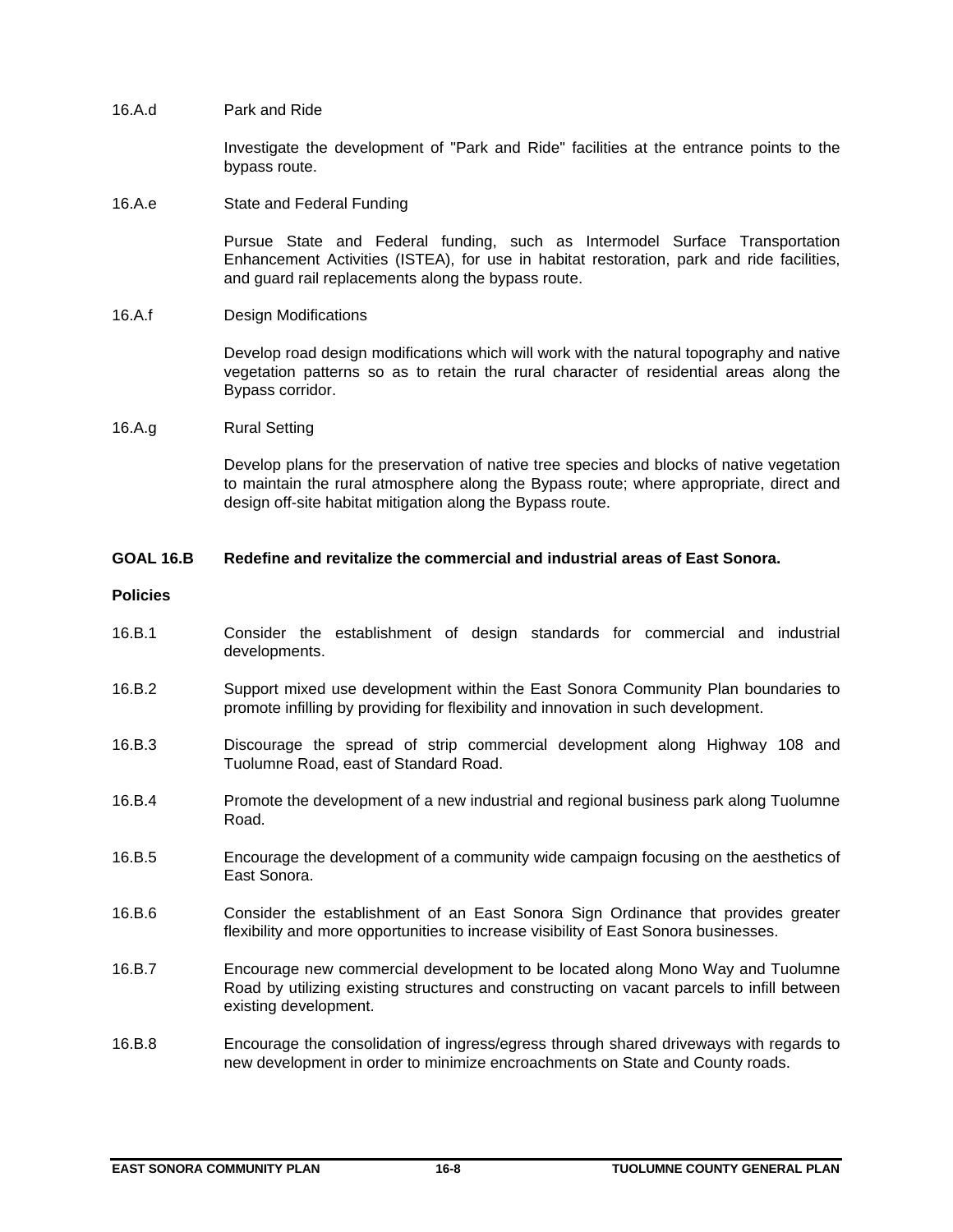#### **Implementation Programs**

#### 16.B.a Design Guide

Encourage the development of a design guide which outlines desirable site design elements as well as architectural elements for commercial and industrial projects citing the Indian Rock and Boulder Plaza developments as positive displays of such elements.

16.B.b Mixed Use Development

Designate areas on the East Sonora Community Plan land use maps as Mixed Use (MU) to provide for flexibility and innovation in developing infill areas.

16.B.c Strip Commercial Development

Discourage the expansion of strip commercial development along Highway 108 and Tuolumne Road by prohibiting commercial and/or industrial development through the East Sonora Community Plan land use diagrams.

16.B.d Industrial and Business Park Development

Designate areas on the East Sonora Community land use diagrams for new industrial complexes and business parks, including lands within and around Sierra Pacific Industries, to provide employment opportunities for residents of Tuolumne County.

16.B.e Provision of Amenities

Where appropriate, require new commercial and industrial development to contribute in the provision of the following:

- 1. Pedestrian walkways along one side of all on-site access roads;
- 2. Street lights in all areas where pedestrian walkways are required and in areas as needed for safety and crime deterrent; and,
- 3. Shade trees, spaced approximately 25 feet apart, along all street frontages.
- 16.B.f Community Landscape Program

Consider the establishment of a community wide landscape program to reduce the asphalt impact currently found in East Sonora. Seek local business participation in creating landscaped focal points within existing commercial and industrial centers that lend themselves to employee and visitor use. Promote the planting of street trees along transportation routes and at entrances to commercial centers; create formal landscaped entrances to the Mono Way business corridor.

16.B.g Art in Public Places

Encourage the development of public displays of art within and around existing commercial centers. Consider the incorporation of sculptures and murals depicting local, regional, and historical values of the Sierra Nevadas.

16.B.h Shared Ingress/Egress

Develop criteria which would allow for routine consolidation of ingress/egress points along Mono Way and Tuolumne Road.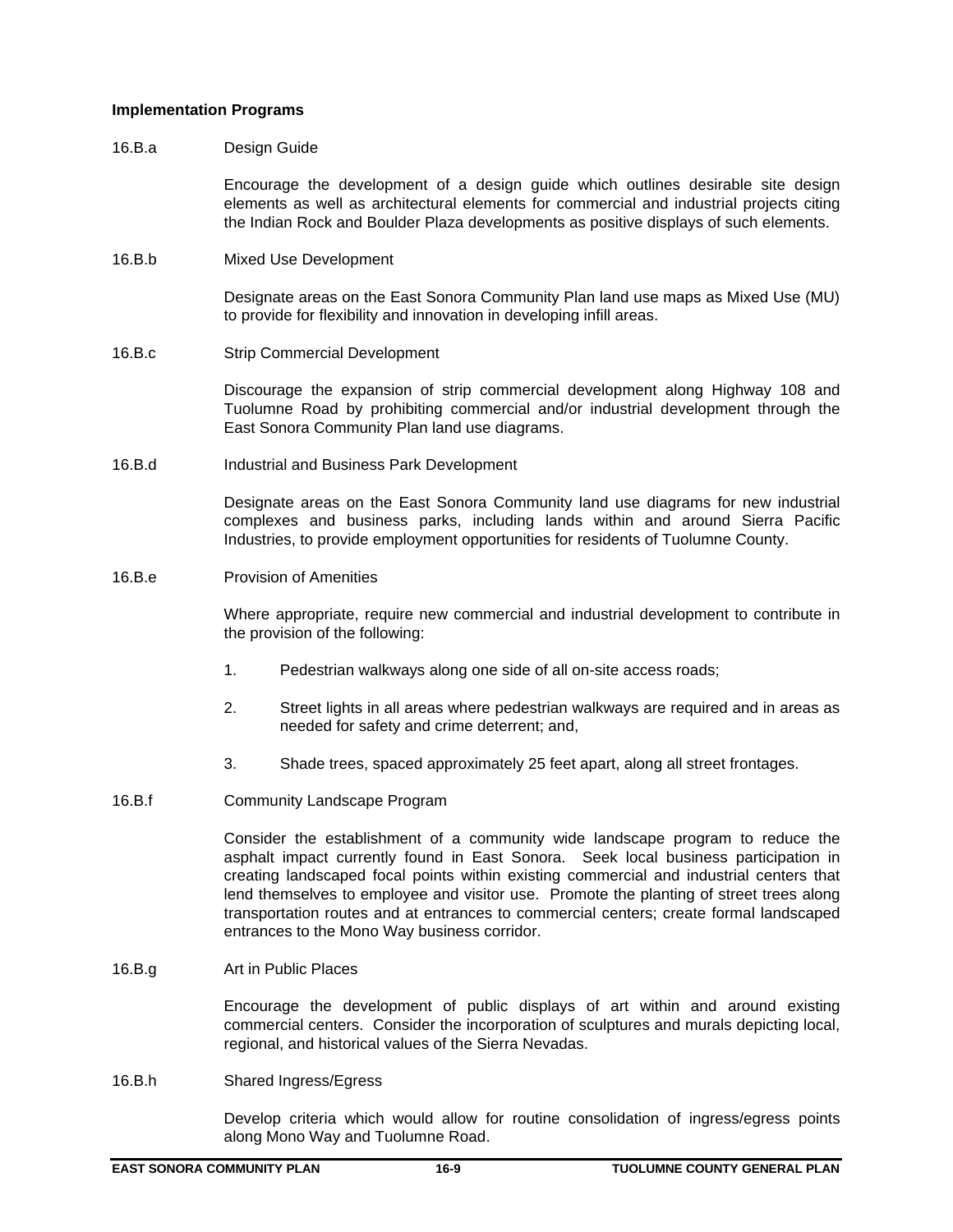## **GOAL 16.C Conserve unique natural and historical resources that serve as community landmarks for East Sonora.**

## **Policies**

- 16.C.1 Consider the establishment of design standards and setbacks along the Sierra Railroad grade, Sullivan Creek, Sonora Creek and Curtis Creek.
- 16.C.2 Minimize the existing conflict between development and wildlife habitat within East Sonora.
- 16.C.3 Protect outstanding scenic resources and viewsheds which contribute to the recreational enjoyment of the East Sonora Community and help define the character of that community.
- 16.C.4 Encourage new development to capitalize on the use of native vegetation for aesthetic and functional purposes.
- 16.C.5 Support the continued use of the Sierra Railroad for expanded freight and passenger transportation services.
- 16.C.6 Support the use of the abandoned Sierra Railroad grade for pedestrian and equestrian recreational use.
- 16.C.7 Encourage and support voluntary efforts to protect and enhance Sullivan Creek, Elsie's Pool, Curtis Creek, Sonora Creek and associated riparian vegetation for scenic and recreational values.

### **Implementation Programs**

16.C.a Community Landmarks Survey

Survey the community to establish significant historic, biologic and other landmarks that provide a community "sense of place" that should be preserved as civic facilities.

16.C.b Off-Site Mitigation

Where appropriate, create a mechanism whereby proposed new development within the East Sonora Community, may utilize off-site habitat in order to eliminate conflicts with commercial and industrial uses.

16.C.c Pedestrian Access

Encourage the dedication of public access easements for the facilitation of a community wide pedestrian accessibility plan to capitalize on the recreational opportunities of Curtis, Sonora and Sullivan Creeks and the Sierra Railroad grade.

16.C.d Require Filtration of Surface Runoff

Require as a condition of approval of discretionary entitlements for new development that surface runoff from that development be filtered through sedimentation basins, grease traps or similar devices prior to discharge into Sullivan, Sonora and Curtis Creeks to minimize degradation of their waters.

16.C.e Limit Crossing of Waterways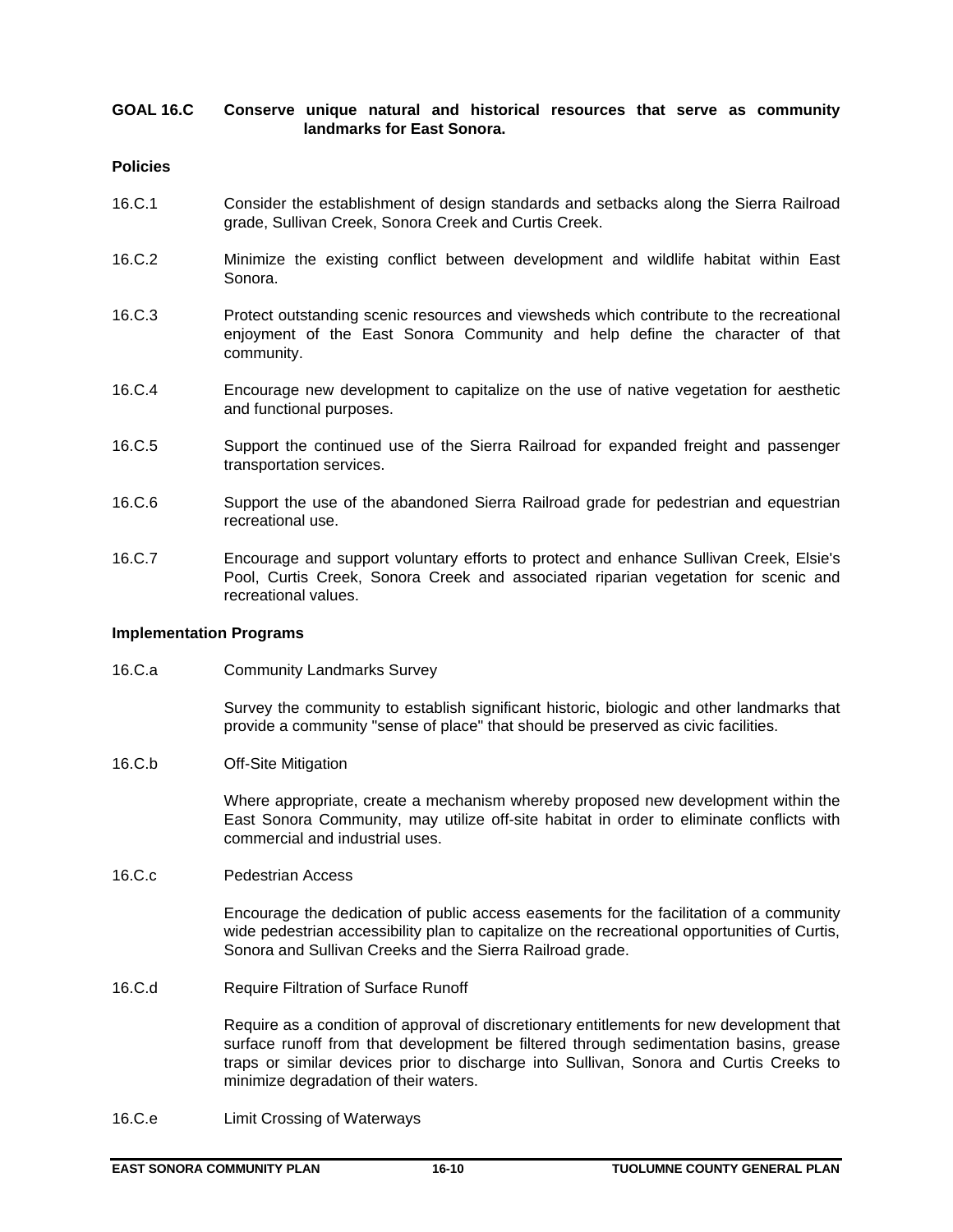Limit the number of road crossings of streams, creeks and other tributaries of Sullivan, Sonora and Curtis Creeks to minimize impacts of riparian habitat as a condition of approval of entitlements for new development.

16.C.f Habitat Conservation and Recreational Opportunities

Require appropriate mitigation for impacts to biological resources from new development along Sullivan and Curtis Creek and encourage the design of such development to accommodate the provision of non-motorized trails along the creeks for recreational opportunities.

16.C.g Elsie's Pool

Support the development of a regional park at Elsie's Pool which would provide opportunities for nature study and recreational pursuits.

## **GOAL 16.D Protect the existing residential neighborhoods of East Sonora while providing opportunities for quality higher density residential development.**

## **Policies**

- 16.D.1 Require new development which borders existing residential neighborhoods to provide adequate and appropriate buffers, such as setbacks or vegetative screening, between itself and the neighborhood.
- 16.D.2 Consider the establishment of design criteria for Medium and High Density Residential developments.
- 16.D.3 Encourage the use of native vegetation and natural topography in the design of residential developments. Hillside construction should nestle in among trees and use an architectural design to blend with the environment.
- 16.D.4 Encourage master planned communities as a means of achieving innovative and creative developments. Said communities should be designed with pedestrian focus.
- 16.D.5 Require new urban residential development to provide amenities such as pedestrian walkways, bicycle paths, street lights, landscaping and recreational facilities.

## **Implementation Programs**

16.D.a Buffers

Require new development bordering existing residential neighborhoods to provide adequate and appropriate buffers between itself and the neighborhood. Such buffers could include areas of recreational opportunities and landscape corridors.

16.D.b Multi-Family Design Guide

Develop design criteria for Medium and High Density Residential developments which create community pride and interaction through architectural integrity and site design. Consider the use of front porches, community gardens, and the separation of pedestrian and vehicle circulation.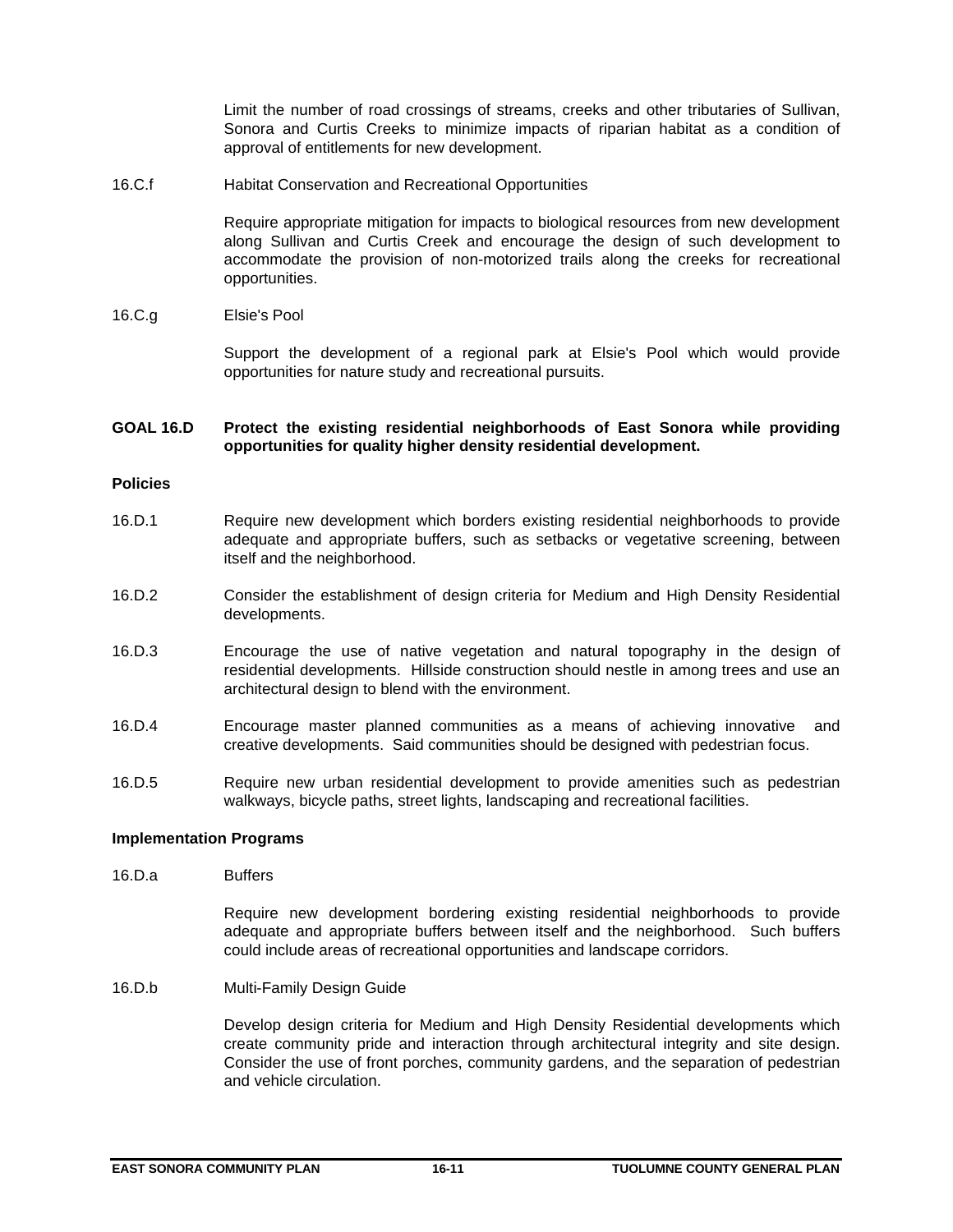#### 16.D.c Natural Environment

Emphasize native vegetation and natural topography as paramount in the design of residential developments. New developments should be reviewed for architectural compatibility with the surrounding environment.

#### 16.D.d Master Planned Communities

Promote the use of Development Agreements in order to offer the most flexible means for creative and innovative design opportunities. Encourage project proponents to consider mixed use, clustering, and recreational use of Open Space habitats, where appropriate to create viable communities.

## 16.D.e Provision of Amenities

Require, where appropriate, new residential development with a density of three (3) dwelling units per acre or greater to provide the following:

- 1. Pedestrian walkways along one side of all on-site access roads;
- 2. Street lights in all areas where pedestrian walkways are required and in areas as needed for safety and crime deterrent; and,
- 3. Shade trees, spaced approximately 25 feet apart, along all street frontages.
- 16.D.f Provision of Recreational Facilities

Require new residential development of five or more units to participate in the provision of recreational facilities as follows:

- 1. Recreation facilities for multiple family housing projects will be provided on site;
- 2. For recreation facilities for residential subdivisions, the subdivider may provide said facilities on site, pay an in-lieu recreation fee, or dedicate land for public recreational facilities.

Properties located along Curtis, Sonora or Sullivan Creeks may dedicate recreational access easements towards fulfilling said requirements.

## **GOAL 16.E Promote the development of community oriented recreational opportunities and facilitate pedestrian accessibility throughout East Sonora.**

### **Policies**

- 16.E.1 Consider the incorporation of landscaped berms and medians to separate bicycle and pedestrian facilities from local collector roadways.
- 16.E.2 Establish a master park and recreation plan for the Community of East Sonora with Standard Park as the focus.
- 16.E.3 Support the continued provision of the County's transit system.
- 16.E.4 Establish guidelines that encourage new residential development to be provided with recreational facilities, including useable open space, when creating five or more parcels and/or units.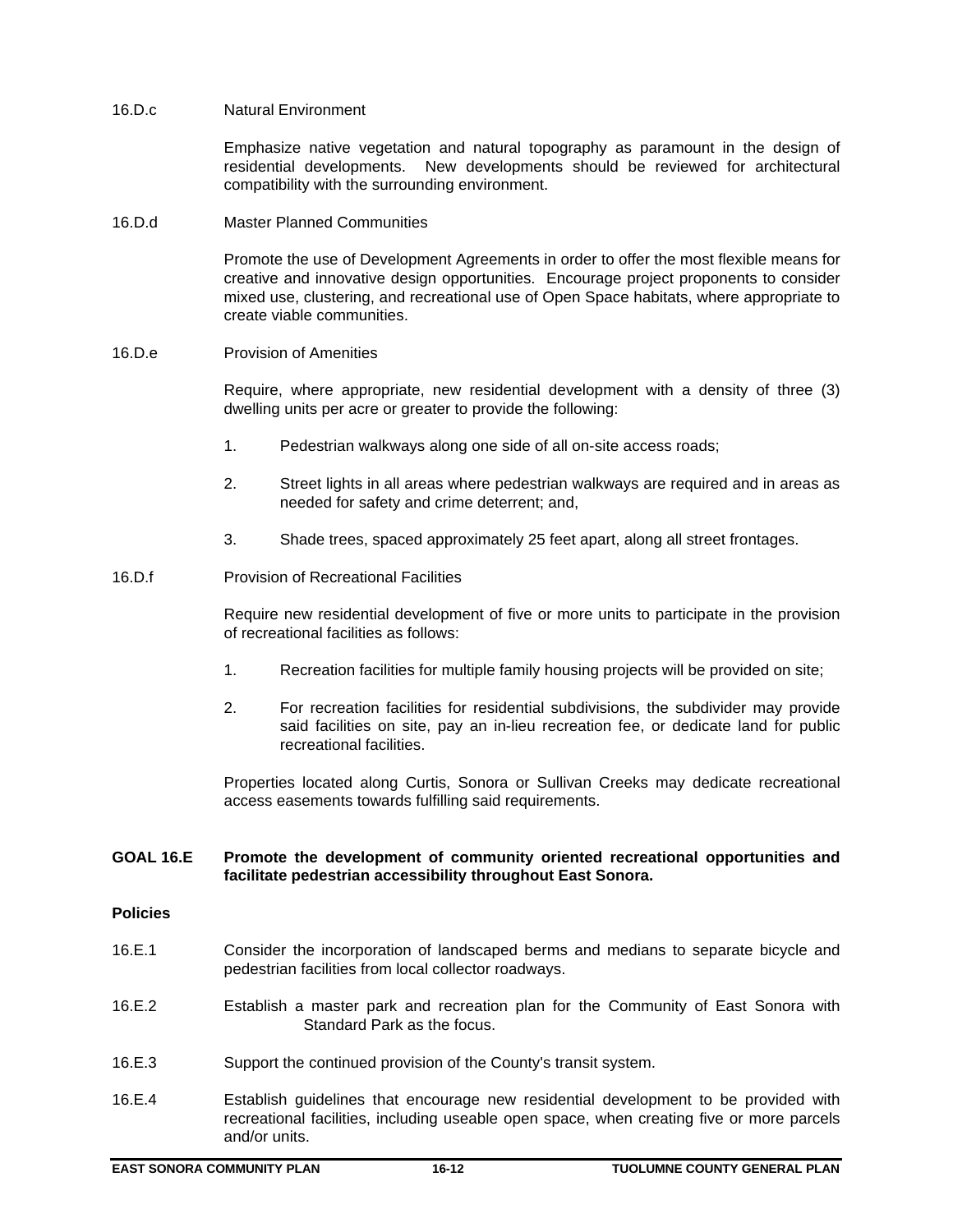## **Implementation Programs**

## 16.E.a Roadway Design Standards

Develop design standards which would allow for the inclusion of sidewalks, street trees, landscape berms and bike paths, where feasible, to separate pedestrian traffic from vehicular traffic along rural collector roads including: Mono Way, Tuolumne Road, Phoenix Lake Road, and Standard Road.

16.E.b Local Transit System

Establish a transit network between park and ride facilities and the local county transit system that is compatible with the location of industrial, commercial, and residential areas.

16.E.c Bus Stops

Provide for the development of sheltered bus stops in conjunction with commercial, industrial and residential developments.

16.E.d Provision of Amenities

Require new development to participate in the provision of the following:

- 1. Pedestrian walkways along on side of on-site access roads or access roads as they front on the site; and,
- 2. Street lights or other types of exterior lighting in all areas where pedestrian walkways are provided and in additional areas as required for safety and crime deterrent.
- 16.E.e Provision of Recreational Facilities

Require, where feasible, new residential development of five or more units to participate in the provision of recreational facilities for their residents as follows:

- 1. For multiple family housing developments, recreational facilities will be provided on site;
- 2. For residential subdivisions, the subdivider will have the option to provide recreational facilities on site, pay an in-lieu recreation fee or dedicate land for public recreational facilities.
- 16.E.f Sullivan, Sonora and Curtis Creeks

Encourage property owners abutting Sullivan, Sonora and Curtis Creeks to consider dedicating recreational access easements. Said easements in no way authorize trespass upon private property, or increase the right of public agencies to gain access to private property without the express approval of the property owner.

16.E.g "East Sonora Park"

Support the expansion of Standard Park as a shared use facility with the Sonora High School future expansion site to create a regional park. Possible facilities to be developed